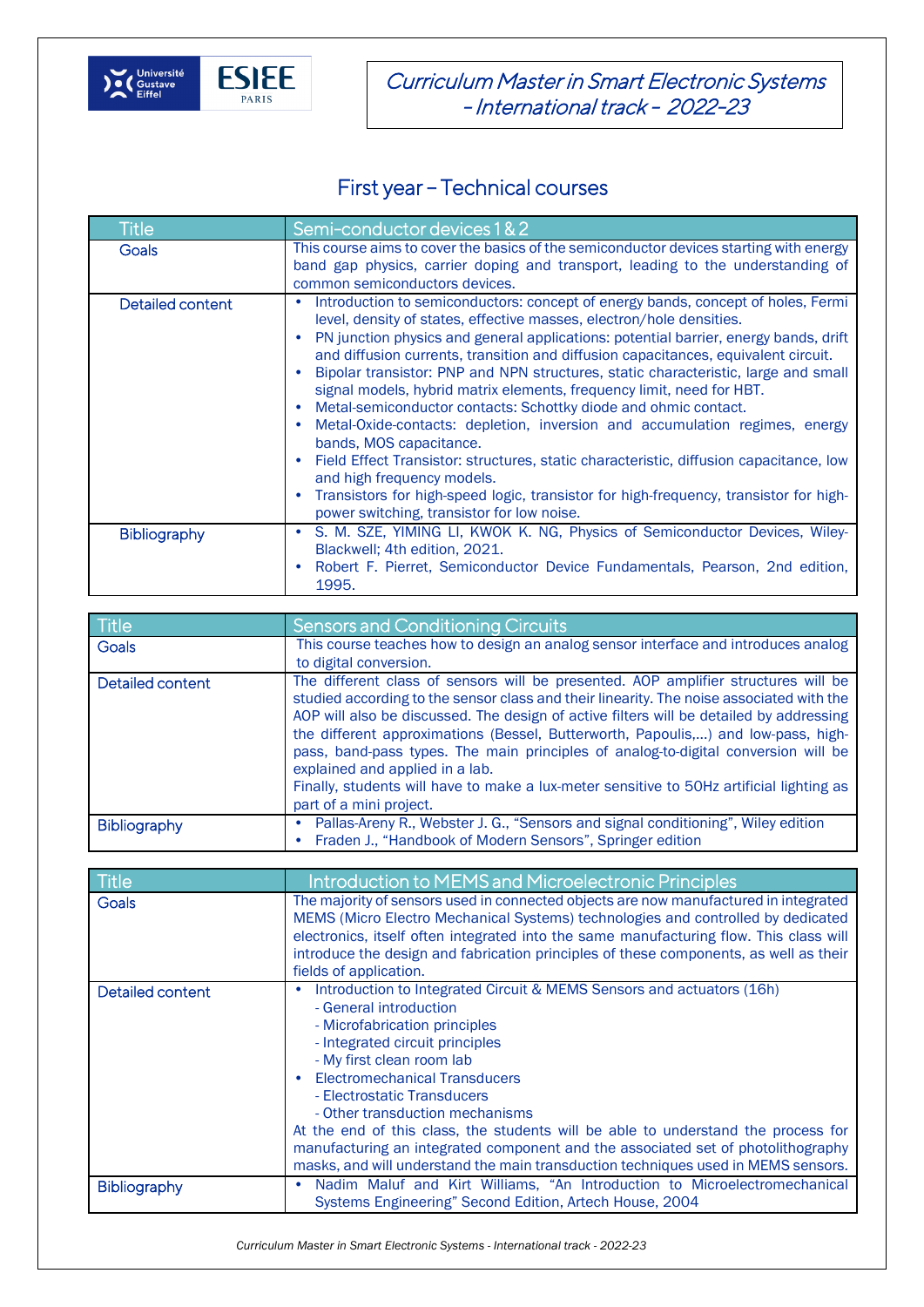| Title               | <b>Digital Signal Processing</b>                                                                                                                                                                                                                                                                                                                                                                                                    |
|---------------------|-------------------------------------------------------------------------------------------------------------------------------------------------------------------------------------------------------------------------------------------------------------------------------------------------------------------------------------------------------------------------------------------------------------------------------------|
| Goals               | This course aims to cover the basics of digital signal processing: at the end of the<br>course, you should master the basic tools used in signal processing to analyze, modify<br>or extract information from different types of signals.<br>Note that certain prerequisites are necessary: the continuous and discrete time<br>Fourier transform, the Z-transform, transfer functions and impulse response of<br>discrete systems. |
| Detailed content    | The Discrete Fourier Transform as a tool for spectral representation of signals<br>Basic digital filter synthesis and analysis (IIR and FIR)<br>Properties and analysis of random signals (stationarity, correlation, power spectral<br>density)                                                                                                                                                                                    |
| <b>Bibliography</b> | B. Porat, "Course in Digital Signal Processing", John Wiley & Sons, INC.<br>۰<br>D. G. Manolakis, V. K. Ingle, "Applied Digital Signal Processing. Theory and<br>practice", Cambridge University Press.                                                                                                                                                                                                                             |

| <b>Title</b>        | Introduction to Optoelectronics and Photonics                                                                                                                                                                                                                                                                                                                                                |
|---------------------|----------------------------------------------------------------------------------------------------------------------------------------------------------------------------------------------------------------------------------------------------------------------------------------------------------------------------------------------------------------------------------------------|
| Goals               | The objective of this course is to provide students with a clear knowledge in the<br>structure of semiconductor-based photonics and optoelectronics components, their<br>physics and their structure. Students should be able to design new devices or to<br>understand the technology to be used. The focus will be given on optical waveguides,<br>photodetectors and lasers fundamentals. |
| Detailed content    | Photodetectors physics - PiN and APD devices<br>Lasers fundamentals - the Fabry-Perot cavity<br>Optical propagation - Fibers and Integrated Waveguides for PICs                                                                                                                                                                                                                              |
| <b>Bibliography</b> | M.A. Herman, "Semiconductor Optoelectronics", John Wiley & Sons Editions<br>G. Lifantes, "Fundamentals of Photonics", Wiley, 2003<br>S.Prasad, H.Schumacher, A.Gopinath, "High-speed Electronics and<br>Optoelectronics (Devices and circuits)"                                                                                                                                              |

| Title               | <b>Nanomaterials and Nanosensors</b>                                                                                                                                                                                                                                                                                                                                                                                                                                                                                                                                                                                                                                                                                |
|---------------------|---------------------------------------------------------------------------------------------------------------------------------------------------------------------------------------------------------------------------------------------------------------------------------------------------------------------------------------------------------------------------------------------------------------------------------------------------------------------------------------------------------------------------------------------------------------------------------------------------------------------------------------------------------------------------------------------------------------------|
| Goals               | The objective of this course is to provide a survey of the main nanomaterials and their                                                                                                                                                                                                                                                                                                                                                                                                                                                                                                                                                                                                                             |
|                     | applications for sensing.                                                                                                                                                                                                                                                                                                                                                                                                                                                                                                                                                                                                                                                                                           |
| Detailed content    | In the first part, we will introduce the fundamental knowledge for nanomaterials<br>(history, definition, type of nanostructure (OD, 1D and 2D), synthesis methods,<br>characterisation methods, and proprieties) and their applications.<br>In the second part, we will focus on nanosensors application in particular. We will<br>provide an overview of the state of the art of nanosensors, main elements for<br>nanosensors, nanosensor fabrication, surface functionalisation and nanosensor<br>applications. Among large nanosensor family, we will focus on semiconductor, carbon<br>nanotubes & graphene-based nanosensors. As sensing process, both optical and<br>electrical methods will be approached. |
| <b>Bibliography</b> | Bharat Bhushan, "Springer Handbook of Nanotechnology", 3rd revised and<br>٠<br>extended edition. 2010<br>Dieter Vollath, "Nanomaterials: An Introduction to Synthesis, Properties and<br>Applications", 2nd Edition, Wiley-VCH, 2013<br>Larry Nagahara, Nongjian Tao, Thomas Thundat, "Introduction to Nanosensors",<br>Ed: Springer-Verlag New York Inc, 2007<br>Kevin C. Honeychurch, "Nanosensors for Chemical and Biological Applications<br>Sensing with Nanotubes, Nanowires and Nanoparticles", Ed. Elsevier, 2014                                                                                                                                                                                           |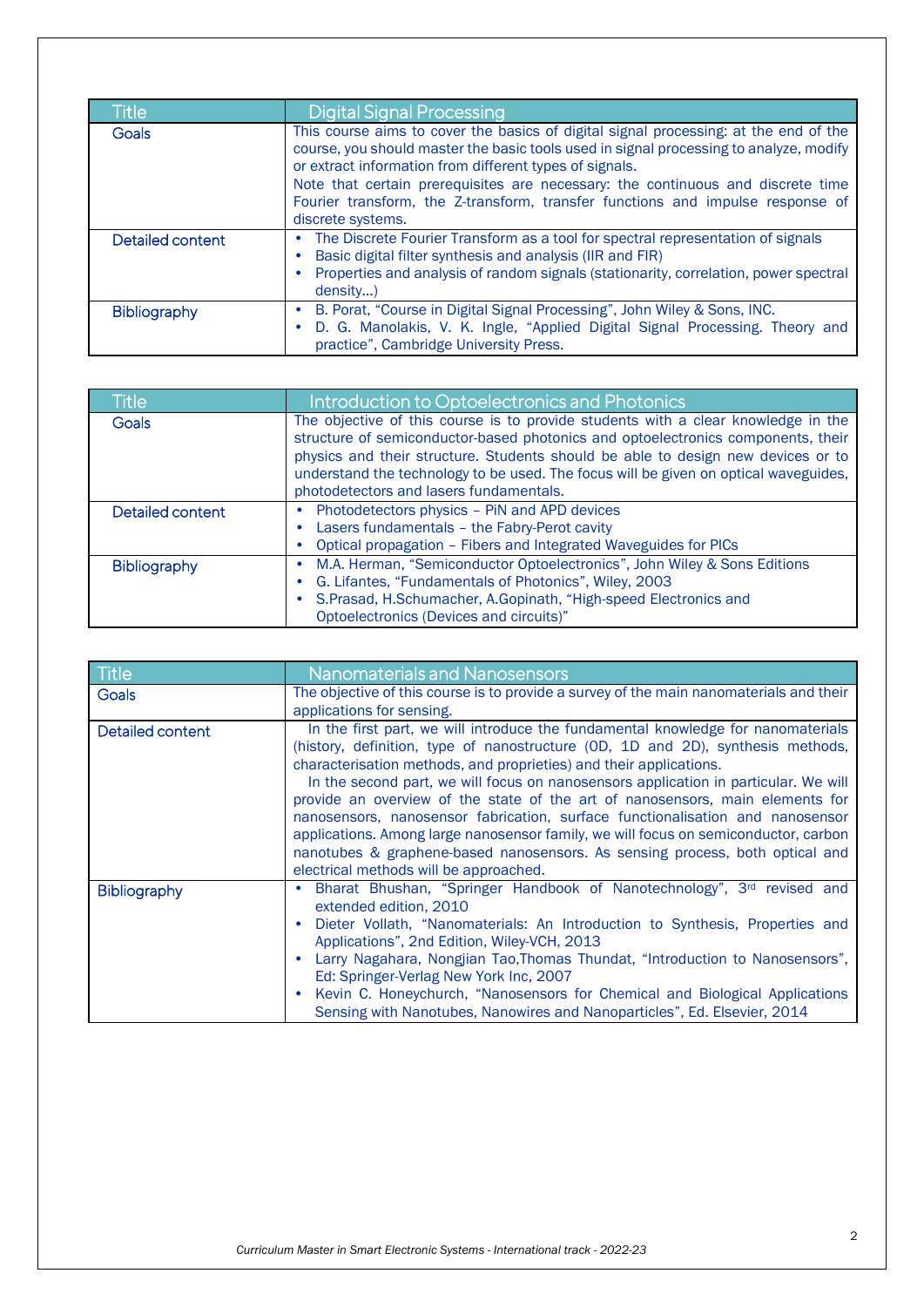| <b>Title</b>     | <b>Hands on Electronic PCB</b>                                                                                                                                                                                                                                                                                                                                                                                                                                                                                                                |
|------------------|-----------------------------------------------------------------------------------------------------------------------------------------------------------------------------------------------------------------------------------------------------------------------------------------------------------------------------------------------------------------------------------------------------------------------------------------------------------------------------------------------------------------------------------------------|
| Goals            | The course "Hands on Electronics PCB" targets at providing a practical experience on<br>Printed Circuit Boards to the students. It includes applied courses from a variety of<br>industry players of the domain with a strong project-based approach. The course will<br>browse the materials used for PBC, the mounting technologies and interconnects for<br>a large variety of applications. Students will enable students to fabricate and populate<br>their own PCB and will deal with state-of-the CAD tools and hardware technologies. |
| Detailed content | The course will cover the following sections:<br>PCB design rules;<br>PCB Industrial product: From the idea to the complete realisation;<br>Project on PCB for Analog-Digital application;<br>Industrial Design tools from the market: Cadence tools;<br>٠<br>PCB materials and interconnects technologies;<br>Applications to Smart wearables;<br>PCB and plastronics                                                                                                                                                                        |

| <b>Title</b>     | General Introduction to IoT                                                                     |
|------------------|-------------------------------------------------------------------------------------------------|
| <b>Goals</b>     | This course teaches the main IoT standards and to get a good understanding of the               |
|                  | PHY layer and budget link possibilities.                                                        |
| Detailed content | This course will lead students to understand the architecture of an IoT network and to          |
|                  | identify the different protocols and their applications within the new standards in<br>place.   |
|                  | The different layers of the OSI model will be presented, with a focus on the lower ones.        |
|                  | The antennas, link budget aspects and link probabilities aspects will be presented.             |
|                  | The different possible digital modulations and their relevance to the IoT (data rate            |
|                  | aspect, receiver sensitivity) will be investigated. Spectrum management constraints             |
|                  | will be addressed by presenting the different international and national regulatory             |
|                  | institutions (ITU, CEPT, ARCEP, ANFR). IEEE 802 protocols will be introduced, then              |
|                  | classical protocols dedicated to IoT like Zigbee or 6LoWPAN will be focused on. This            |
|                  | course will also include a series of practical labs on the physical layers of the OSI           |
|                  | model (probability of contact, antenna design and experimental measurements of                  |
|                  | indoor propagation).                                                                            |
| Bibliography     | Adryan B., Obermaier D., Fremantle P., "The Technical Foundations of IoT", Artech<br>٠          |
|                  | <b>House Mobile Communications Series</b>                                                       |
|                  | Raj P., Anupama C. R., "The Internet of Things", CRC Press                                      |
|                  | Cirani S., Ferrari G., Picone M., Veltri L., "Internet of Things: architectures, protocols<br>٠ |
|                  | and standards", Wiley edition                                                                   |

| <b>Title</b>        | Acquisition and Signal Processing in Biomedical Applications                                                                                                                                                                                                                                                    |
|---------------------|-----------------------------------------------------------------------------------------------------------------------------------------------------------------------------------------------------------------------------------------------------------------------------------------------------------------|
| <b>Goals</b>        | The course is based on measuring and processing electrographic signals and is<br>intended to give the knowledge on :<br>How to choose and configure the architecture of an acquisition system in order to<br>preserve useful physiological information                                                          |
|                     | Identifying the relevant measurement parameters (duration, frequency range)<br>Extracting and improving useful physiological information from measured signals                                                                                                                                                  |
| Detailed content    | Introduction to physiological information and action potential<br>Dimensioning of an acquisition system (sampling frequency, digitization, saving)<br>Signal processing to improve measured signals in order to extract physiological<br>markers (filters, wavelets decomposition, statistical characteristics) |
| <b>Bibliography</b> | Wim Van Drongelen, "Signal Processing for Neuroscientists. An introduction to the<br>analysis of physiological signal", Academic Press, Elsevier<br>A. Naït-Ali, "Advanced Biosignal Processing", Springer                                                                                                      |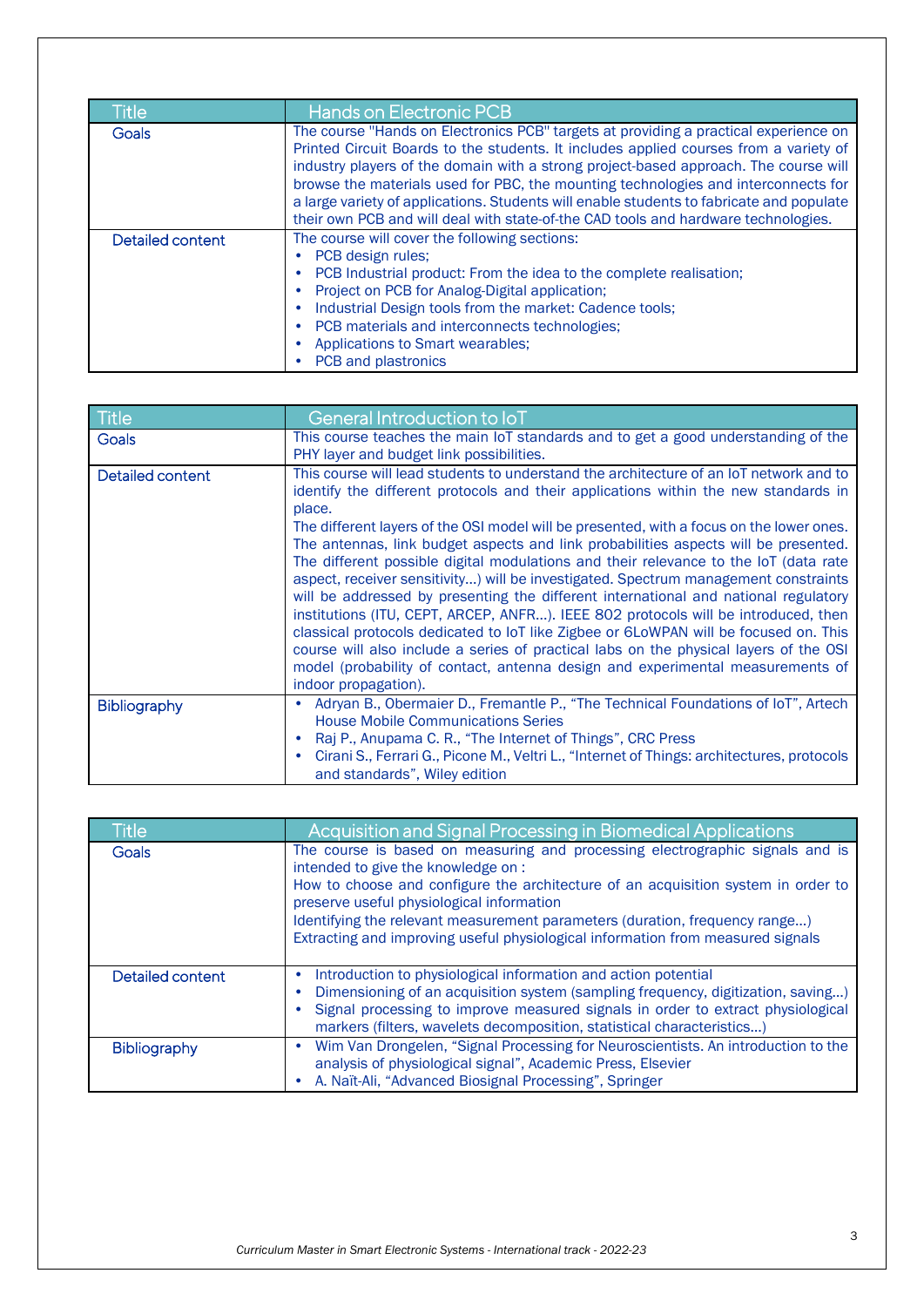| <b>Title</b>     | Radio-com                                                                                                                                                                                                                                       |
|------------------|-------------------------------------------------------------------------------------------------------------------------------------------------------------------------------------------------------------------------------------------------|
| Goals            | The objectives of this course is to deepen your knowledge on the generic architecture<br>of a digital radio transmitter/receiver and to understand the technology and key                                                                       |
|                  | parameters for a full transmitter/receiver and for each individual block.                                                                                                                                                                       |
| Detailed content | This course covers radio frequency electronics essential in digital<br>radio<br>communication systems (mobile communication, local networks, etc.) and the<br>Internet of Things.                                                               |
|                  | The first part of the course entitled "Principles & modelling" will present the methods<br>of design of a digital radio transmitter/receiver. The analog RF part will be approached<br>from the point of view of dimensioning and architecture. |
|                  | The second part of the course, entitled "Designing RF and Microwave Integrated                                                                                                                                                                  |
|                  | Circuits", will outline the principles and methods of design of linear and non-linear RF                                                                                                                                                        |
|                  | and microwave circuits that enter a digital transmission/reception chain.                                                                                                                                                                       |
|                  | A CAD commercial software will be used to develop and optimise your own RF receiver.                                                                                                                                                            |
| Bibliography     | Tome 1, Geneviève Baudoin & Al, "Radiocommunications numériques"<br>Tome 2, Martine Villegas & AI, "Radiocommunications numériques"                                                                                                             |
|                  |                                                                                                                                                                                                                                                 |

| Title               | <b>RF Modules</b>                                                                                                                                                                                                                                                                                                                                                                                                                                                                                                                                                                                                              |
|---------------------|--------------------------------------------------------------------------------------------------------------------------------------------------------------------------------------------------------------------------------------------------------------------------------------------------------------------------------------------------------------------------------------------------------------------------------------------------------------------------------------------------------------------------------------------------------------------------------------------------------------------------------|
| <b>Goals</b>        | The objectives of this course are to understand the RF architecture of RX and TX parts<br>of a node device, to learn how to create an efficient node, and to have a better                                                                                                                                                                                                                                                                                                                                                                                                                                                     |
|                     | understanding of indoor radio propagation.                                                                                                                                                                                                                                                                                                                                                                                                                                                                                                                                                                                     |
| Detailed content    | This unit will focus on understanding RF equipment in a Wireless Sensor Network<br>(WSN). First, we will introduce the different basic architectures used in low-power<br>transceivers for IoT and WSN. Then, RF and DC dimensional quantities will be<br>presented for a good understanding of the characteristic parameters of the physical<br>layer used in the technical documentations. Several practical labs will allow the<br>student to familiarise themself with a simple RF module that can be programmed in C<br>language from a µC, with a focus on the consumption, data rate, range and link budget<br>aspects. |
| <b>Bibliography</b> | Grace T., "Programming and Interfacing ATMEL's AVRs", Cengage Learning PTR<br>٠<br>Saunders S., Aragon-Zavala A., "Antennas and Propagation for Wireless<br>Communication Systems", Wiley edition                                                                                                                                                                                                                                                                                                                                                                                                                              |

| Title               | Clean Room                                                                                                                                                                                                                                                                                                                                                                                                                                                                               |
|---------------------|------------------------------------------------------------------------------------------------------------------------------------------------------------------------------------------------------------------------------------------------------------------------------------------------------------------------------------------------------------------------------------------------------------------------------------------------------------------------------------------|
| <b>Goals</b>        | This course is intended to give the knowledge of fundamental semiconductor<br>processing, including micro-fabrication of both integrated electronic circuits as well<br>as MEMS devices. The most conventional technology steps will be detailed. Typical<br>process flows will be discussed as well. The courses will be organized around<br>experimental clean room sessions in which the students in the clean room of ESIEE<br>Paris will achieve classical microelectronic process. |
| Detailed content    | Fundamentals of semiconductor materials and processing;<br>Typical process flows of IC and MEMS foundry services.<br>Keynote advanced Lab session: Fabrication and test of a MicroDevice in clean-<br>room.                                                                                                                                                                                                                                                                              |
| <b>Bibliography</b> | Reza Ghodssi, Pinyen Lin, "MEMS Materials and Processes Handbook", Springer<br>W. Whyte, "Cleanroom Technology", Wiley                                                                                                                                                                                                                                                                                                                                                                   |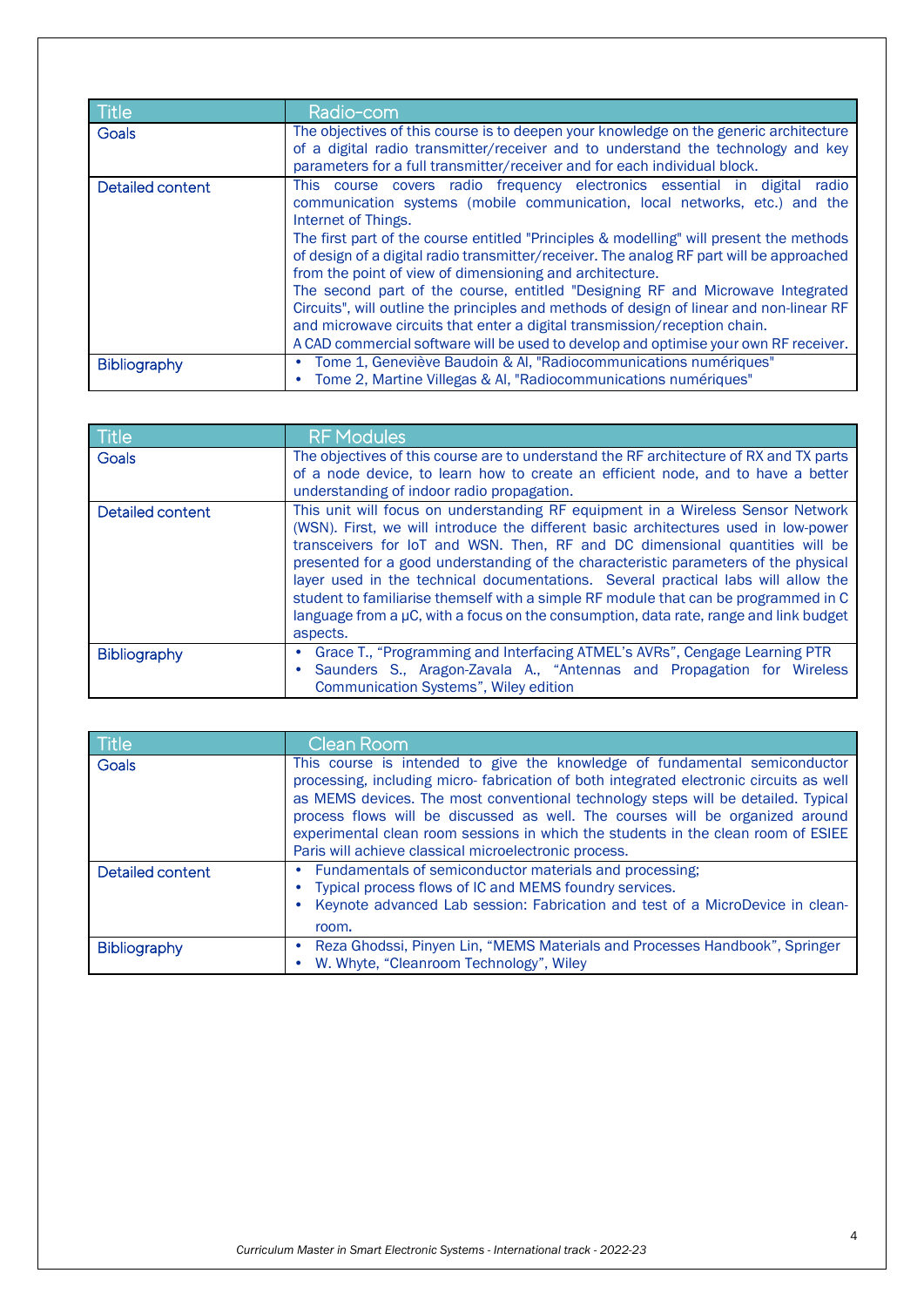## First year – Soft skill courses

| Title            | <b>Intercultural Management and Communication</b>                                                                                                                                                                                                                                                                                                                                                                                                                                                                                                                                                           |
|------------------|-------------------------------------------------------------------------------------------------------------------------------------------------------------------------------------------------------------------------------------------------------------------------------------------------------------------------------------------------------------------------------------------------------------------------------------------------------------------------------------------------------------------------------------------------------------------------------------------------------------|
| Goals            | Intercultural Management:<br>٠<br>- To introduce students to the main conceptual frameworks used in these fields<br>- To build awareness of their own cultural paradigm<br>- To implement and use the concepts presented in various intercultural and<br><b>Organisational contexts</b><br>- To develop effective strategies of intercultural management<br>- To develop a hands-on, eclectic approach to dealing with intercultural problems<br><b>Communication Skills 1:</b><br>$\bullet$<br>- To improve general presentation skills<br>- To understand the key elements of a professional presentation |
| Detailed content | Intercultural Management:<br>٠<br>- Key concepts - Time, Space & Context<br>- Hofstede's dimensions of culture<br>- Cultural variables from other writers<br>- Multi-cultural teamwork<br>- Managing diverse teams<br><b>Communication Skills 1:</b><br>$\bullet$<br>- Presentation Skills                                                                                                                                                                                                                                                                                                                  |

| Title            | <b>French Business Culture and Communication</b>                                                                                                                                                                                                                                                                                                                                                                                                 |
|------------------|--------------------------------------------------------------------------------------------------------------------------------------------------------------------------------------------------------------------------------------------------------------------------------------------------------------------------------------------------------------------------------------------------------------------------------------------------|
| <b>Goals</b>     | French Business Culture: the key or salient features of French culture related to<br>the world of work and business,<br>- To enable students to work more effectively in a French company<br>- To compare the French business environment to others using concepts from Int<br><b>Cultural Mgt course</b><br><b>Communication Skills 2: Interview skills</b><br>- To make a CV as impressive as possible<br>- To write an effective cover letter |
| Detailed content | <b>FBC</b><br>$\bullet$<br>- Analysis of French business culture<br>- Cases and role plays related specifically to French business contexts<br>Communication 2<br>- Producing a CV and cover letter<br>- Preparation and simulation of a job interview                                                                                                                                                                                           |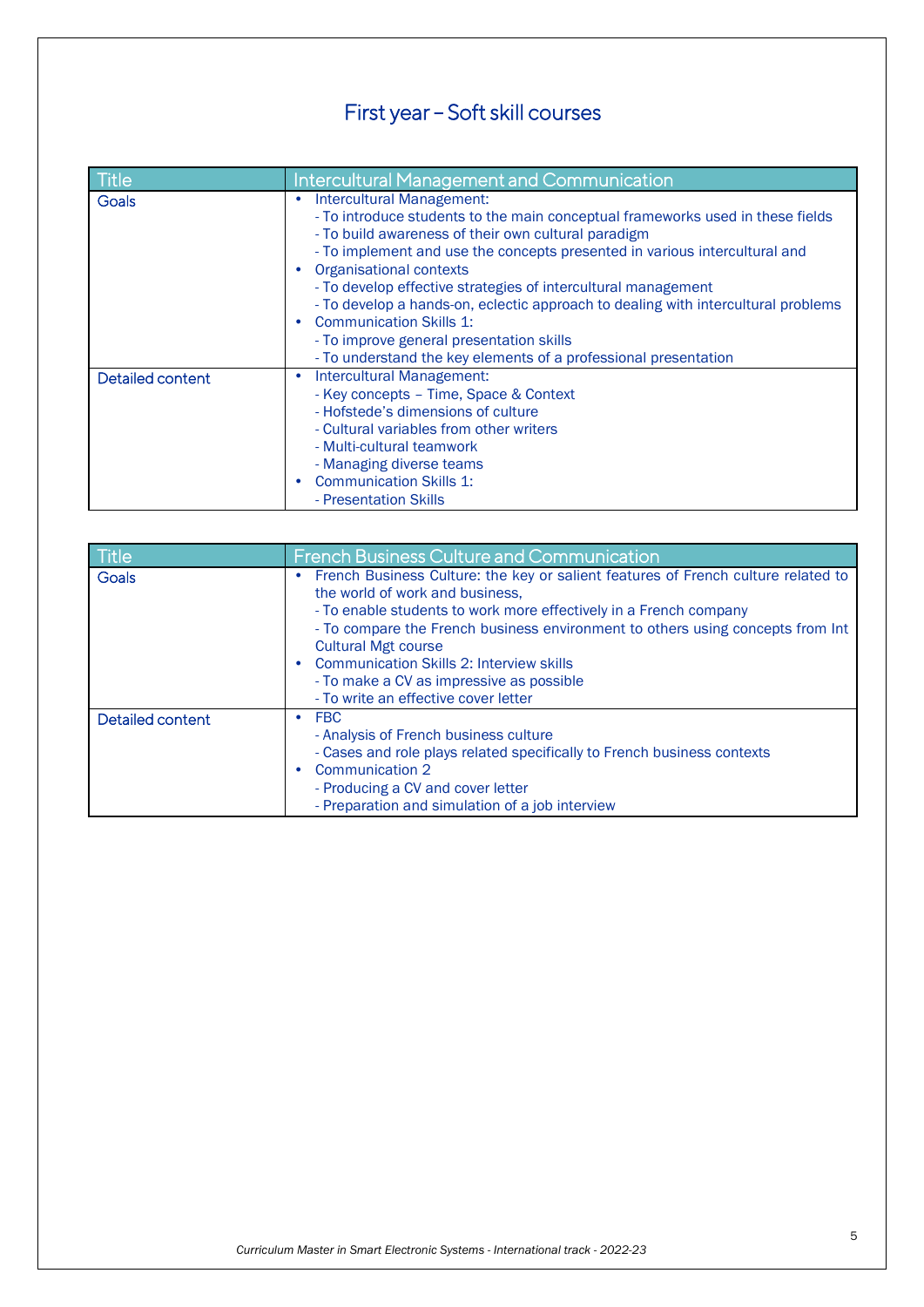## 2nd year – Technical courses

| Title            | Nanoelectronics                                                                                                                                                                                                                                                                                                                                                                                                                                                                                                                               |
|------------------|-----------------------------------------------------------------------------------------------------------------------------------------------------------------------------------------------------------------------------------------------------------------------------------------------------------------------------------------------------------------------------------------------------------------------------------------------------------------------------------------------------------------------------------------------|
| <b>Goals</b>     | This course aims foremostly to give competencies in the analysis of semiconductor<br>technologies, from material studies to the design and analysis of advanced<br>semiconductor technologies used in nano-electronics. A clear focus will also be<br>given to the comparison of technologies, from advanced CMOS, low dimension III-V<br>structures, to quantum and low-dimensional technologies that are essential to the<br>domain of micro and nanoelectronics that give routes to further integration in the<br>field of IoT and others. |
| Detailed content | The course is divided into three main sections:<br>Semiconductor fundamentals and understanding of low-dimensional structures<br>Overview of the micro- and nano-technologies and comparisons<br>The revised European Roadmap in Electronics and Photonics to address the<br>challenges of IoT and cyber-physical systems                                                                                                                                                                                                                     |
| Bibliography     | S.M. Sze, "Physics of Semiconductor Devices"<br>M.A. Herman, "Semiconductor Optoelectronics"<br>W.D. Callister, D.G. Rethwisch, "Materials Science and Engineering: An<br>Introduction"<br>Marius Grundmann, "The Physics of Semiconductors"                                                                                                                                                                                                                                                                                                  |

| Title            | <b>Communication in Research</b>                                                                                     |
|------------------|----------------------------------------------------------------------------------------------------------------------|
| Goals            | The objective is to learn the basics for good practice in science communication                                      |
| Detailed content | How to prepare a scientific presentation<br>How to write a scientific abstract<br>How to prepare a scientific poster |

| Title            | Lab on Chip                                                                                                                                                                                                                                                                                                                                                                                                                                                      |
|------------------|------------------------------------------------------------------------------------------------------------------------------------------------------------------------------------------------------------------------------------------------------------------------------------------------------------------------------------------------------------------------------------------------------------------------------------------------------------------|
| Goals            | This course aims to introduce the concept of lab-on-a-chip (LOC) which is based on<br>the evolution of microelectronic processes towards the integration of processing and<br>analysis functions (biological and/or chemical). Students are trained in LOC design<br>and manufacturing tools. The physical behavior of miniaturized systems is also taught<br>with a focus on microfluidics. Specific Lab Works will occur in clean room for LOC<br>fabrication. |
| Detailed content | Lab-on-a-chip Introduction<br>٠<br>- Application and technology<br>- Microfluidics: scaling laws, flow behavior.<br>Case study:<br>$\bullet$<br>- Design and fabrication of a LOC for sickle-cell analysis.<br>- Towards an integrated PCR                                                                                                                                                                                                                       |
| Bibliography     | J. Castillo-Leon, J. Svendsen, "Lab-on-a-Chip Devices and Micro-Total Analysis<br>$\bullet$<br>Systems", Springer<br>G. Barbillon, A. Bosseboeuf, K. Chun, R. Ferrigno, O. Français, "Engineering of<br>Micro/Nano Biosystems", Springer                                                                                                                                                                                                                         |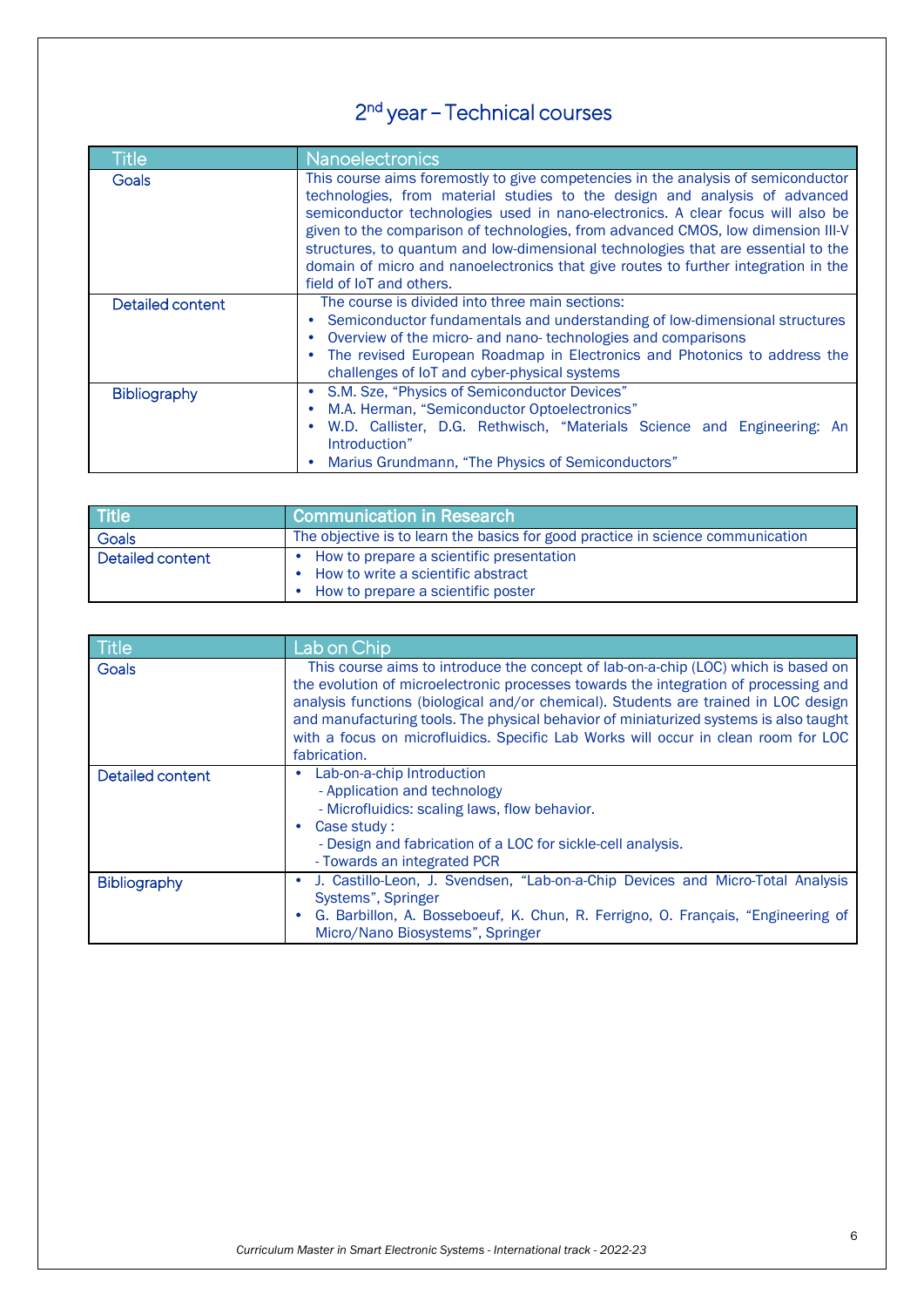| Title               | Radio Wave Propagation in Urban Environnement                                                                                                                                                                                                                                                                                                                                                                                                                                                                                                                                                                                                                                                |
|---------------------|----------------------------------------------------------------------------------------------------------------------------------------------------------------------------------------------------------------------------------------------------------------------------------------------------------------------------------------------------------------------------------------------------------------------------------------------------------------------------------------------------------------------------------------------------------------------------------------------------------------------------------------------------------------------------------------------|
| Goals               | The objective of this course is to study the physical mechanisms of the propagation of<br>radio waves in atmosphere, urban and indoor environments. The propagation<br>prediction will be studied according to different contexts of the deployment of the<br>communication systems and following the existing models and their associated<br>parameters. The selection of antennas and frequencies for radio communication will<br>be deepened and the corresponding link budgets will be evaluated. The statistical<br>characteristics of propagating signals will be described and the factors that impede or<br>enhance the radio propagation in different scenarios will be identified. |
| Detailed content    | Properties of electromagnetic waves<br>$\bullet$<br>Propagation mechanisms<br>$\bullet$<br>Communication system and basic models<br>٠<br>Atmosphere effects<br>$\bullet$<br><b>Fixed radio links</b><br>٠<br>Fading and multipath characterisation<br>$\bullet$<br>Mobile radio propagation<br>٠<br>Indoor radio propagation<br>$\bullet$<br>Future developments in the wireless communication channel<br>٠                                                                                                                                                                                                                                                                                  |
| <b>Bibliography</b> | Simon R. Saunders and Alejandro Aragón-Zavala, "Antennas and propagation for<br>٠<br>wireless communication systems," John Wiley & Sons, 2007<br>Fernando Pærez Fontæn and Perfecto Mariæo Espiæeira, "Modelling the wireless<br>propagation channel: a simulation approach with Matlab," John Wiley & Sons,<br>2008<br>John S. Seybold, "Introduction to RF propagation," John Wiley & Sons, 2005                                                                                                                                                                                                                                                                                           |

| Title            | <b>Energy Transfer &amp; Harvesting</b>                                                                                                                                                                                                                                                                                                                                                                                                                                                                                                                    |
|------------------|------------------------------------------------------------------------------------------------------------------------------------------------------------------------------------------------------------------------------------------------------------------------------------------------------------------------------------------------------------------------------------------------------------------------------------------------------------------------------------------------------------------------------------------------------------|
| Goals            | Ambient energy recovery has recently emerged as a solution to power autonomous<br>sensors. This is a key point for the success of wireless sensor networks and the<br>Internet of Things (IoT). The objective of this course is to present different techniques<br>used for the production of electrical energy from the sensor environment. Particular<br>attention will be paid to technologies for the recovery of energy from electromagnetic<br>waves and mechanical vibrations using electrostatic/triboelectric and piezoelectric<br>transductions. |
| Detailed content | Basics of energy harvesting for small sensors,<br>٠<br>Vibration energy harvesting: transduction technics, nonlinear phenomena,<br>behavioral modelisation.<br>Wireless radio-energy transfer/harvesting: near-field and far-field WPT systems,<br>inductive coupling, rectenna circuits, RF-to-dc conversion mechanism, topologies<br>and arrays, design considerations<br>Practical labs in the Sense-city facility (https://sense-city.ifsttar.fr/en/)<br>٠                                                                                             |
| Bibliography     | P. Basset, E. Blokhina, and D. Galayko, "Electrostatic kinetic energy harvesting",<br>$\bullet$<br>Hoboken, NJ: Wiley, 2016<br>Nikoletseas, Sotiris, Yuanyuan Yang, and Apostolos Georgiadis, eds. "Wireless<br>power transfer algorithms, technologies and applications in ad hoc communication<br>networks". Springer, 2016                                                                                                                                                                                                                              |